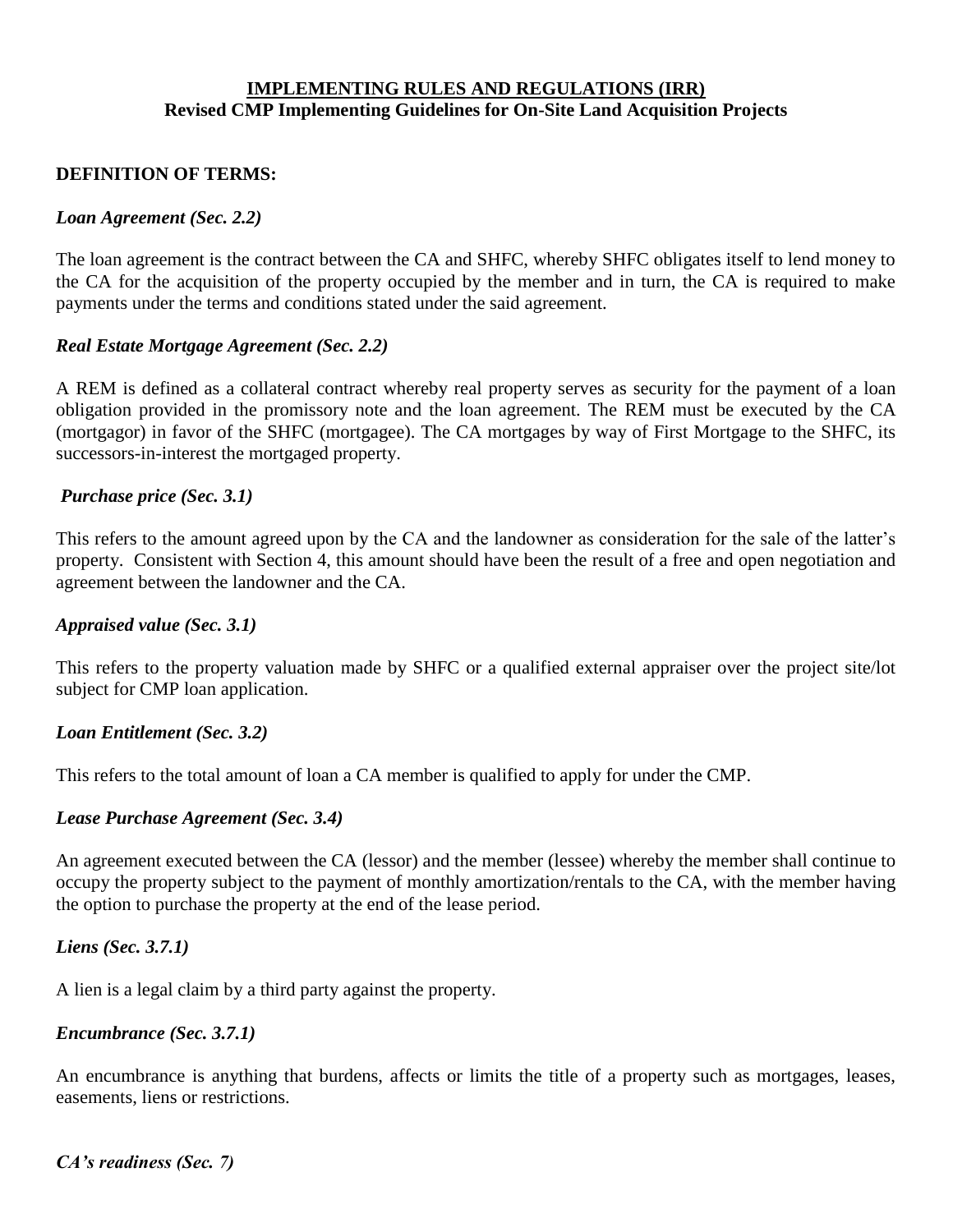This refers to the ability of the CA to fully comply with the requirements/eligibilities mentioned in Section 6 on the CMP loan application requirements/eligibility. SHFC will assess understanding and acceptance by the CA members of the following, but not limited to:

- (a) CA loan obligation and sharing by members;
- (b) The nature and conditions of the property;
- (c) Purchase price of the land and all related expenses;
- (d) Lease Purchase Agreement
- (e) Conditions as regards re-blocking, substitution, MRI coverage and adjudication

#### *120 working days (Sec. 8)*

This refers to the number of working days during which SHFC is committed to accomplish the due diligence process involved in the CMP loan application. The 120 days commitment shall commence from the time the SHFC officially accepts a complete CMP loan application.

## **SECTION 3. CMP LOAN TERMS AND CONDITIONS**

## **3.7.4 ON LOAN COLLATERAL**

In order to establish whether the property applied for CMP has the required road right of way or access road lot, the vicinity map to be submitted should indicate the road right of way or access road leading to a public road. This will be validated by SHFC during its site inspection.

#### **SECTION 4. PURCHASE PRICE OF THE LAND**

In order to ensure that the purchase price of the land subject of a CMP loan is clear and acceptable to all parties concerned, said purchase price should be:

- a. explicitly stated in the Letter of Intent to Sell signed by the landowner and Letter of Intent to Buy signed by the CA's negotiating panel/authorized representative or in the Memorandum of Agreement duly signed by the two parties earlier mentioned;
- b. explicitly stated in the CA's Board Resolution ratifying the agreement reached between the landowner and the CA's negotiating panel.

## **SECTION 5. COLLATERAL APPRAISAL**

**5.4** SHFC may finance properties whose purchase price is higher than the appraisal value provided that the excess is within 20% in which case the borrowers will have to settle the excess (equity) to the landowner before release of the loan proceeds.

 For purchase price higher than the appraisal value by more than 20%, the CA will have to renegotiate with the landowner to lower his/her selling price.

## **SECTION 6. CMP LOAN APPLICATION REQUIREMENTS/ELIGIBILITY**

## **6.1. CA REQUIREMENTS/ELIGIBILITY**

# **ELIGIBILITY REQUIREMENTS OF A COMMUNITY ASSOCIATION**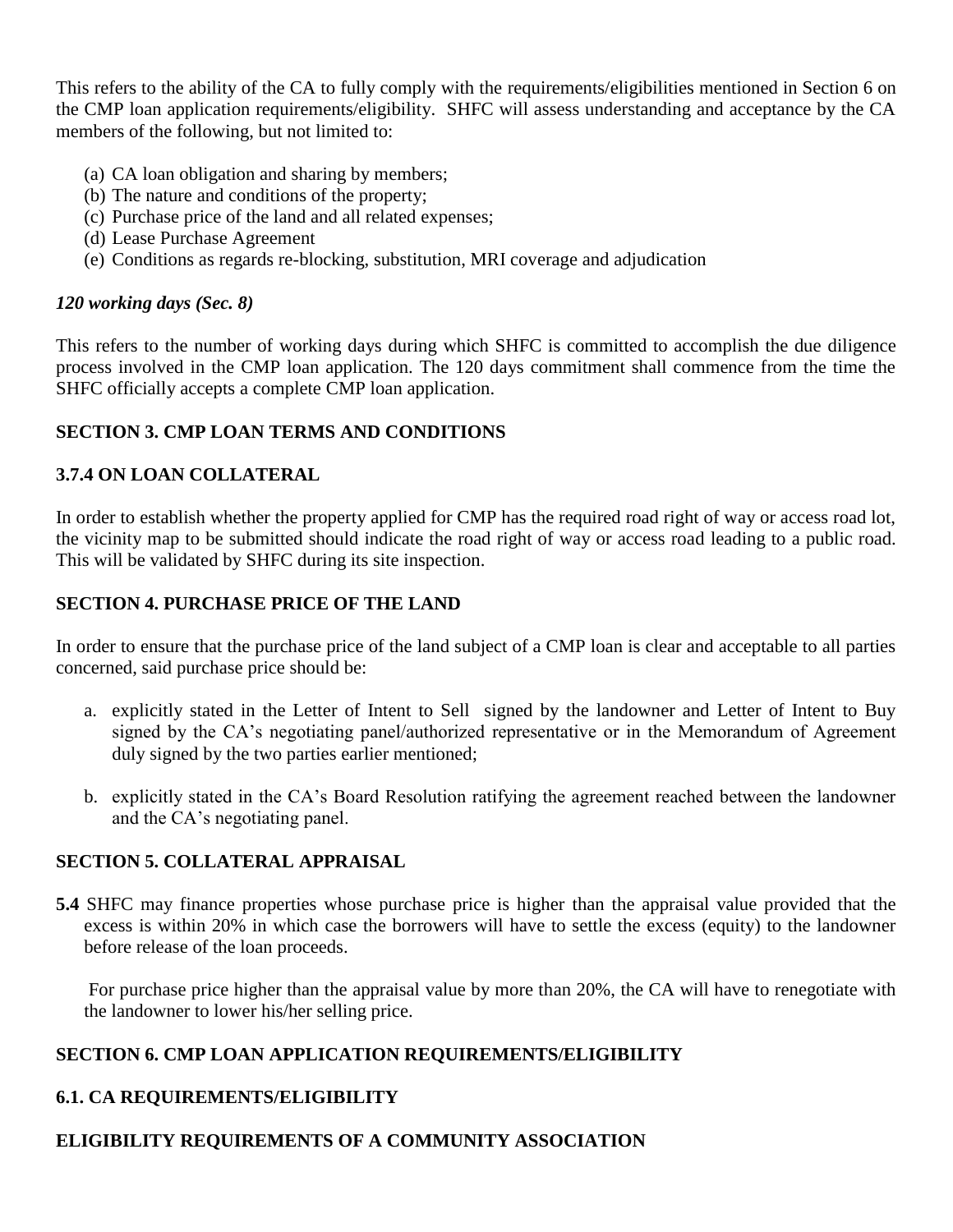**6.1.1** If the members of a CA exceed 200, the CA shall be required to present a well-defined project management structure and other indicators to show manageability. The following are indicators of a well-defined project management structure:

- a) the CA has identified the officers in-charge for the CMP loan project;
- b) the CA has defined the roles and responsibilities of the CMP loan project officers;
- c) the CA has defined the clusters/groups/working committees for the CMP loan project; and
- d) the CA is implementing the policies and systems agreed upon.
- **6.1.5.** The project site should be at least 85% occupied by the CA members upon application and 100% after two (2) years from loan release. Members who have not occupied their home lots within two (2) years shall be substituted by the CA with a qualified member.

 Two (2) years after loan release, SHFC shall verify compliance with the 100% occupancy requirement and require the CA to implement the substitution of the non-transferees.

# **6.2. THE MEMBERS OF THE CA SHOULD HAVE THE FOLLOWING QUALIFICATIONS:**

 **6.2.2** The member has certified under oath that he/she has not been a recipient of any CMP loan or other government housing program, does not own or co-own a real property and is not a professional squatter as defined in RA 7279 and Par. 6.2.3 The member is a structure owner, a renter or a sharer at the site.

The foregoing two (2) requirements shall form part of the Community Profile to be submitted by the CA and its CMP-M. The Community Profile must be certified by the CA to be true and correct. This profile will be validated by the SHFC during its Background Investigation.

# **SECTION 9. ACCREDITED CMP MOBILIZERS (CMP-M)**

# **9. 1. QUALIFICATIONS OF A CMP-M (EXPERIENCE REQUIREMENT)**

As a general rule, CMP-M, to be accredited, should have at least two (2) years experience in subdivision/housing development and/or community-based social or economic assistance activities to be accredited. This experience requirement can also be gained in partnership with a CMP-M and/or reputable private sector/non government organizations engaged in subdivision/housing activities and/or community-based social or economic assistance activities. In cases where experience was gained through partnerships, the prospective CMP-M should then present a document where the partner-entity states that the former was indeed involved in such activity.

## **9.1.6 Areas of disqualifications as may be provided in the CMP Implementing Rules and Regulations**

A CMP-M shall be disqualified under any of the following circumstances:

- a. Cases of abandonment of the CA
- b. Charging of processing fees amounting to more than 1% of the member's CMP loan entitlement
- c. Negotiating with the landowner re: purchase price of the property to the detriment of the CA
- d. Bad track record in loan origination, i.e; low CER of majority of its taken-out projects, number of projects in litigation, foreclosure, etc.
- e. Using CMP to pursue his/her own business interests in buying and selling lands

# **9.3 PERFORMANCE OF AN ACCREDITED CMP-M**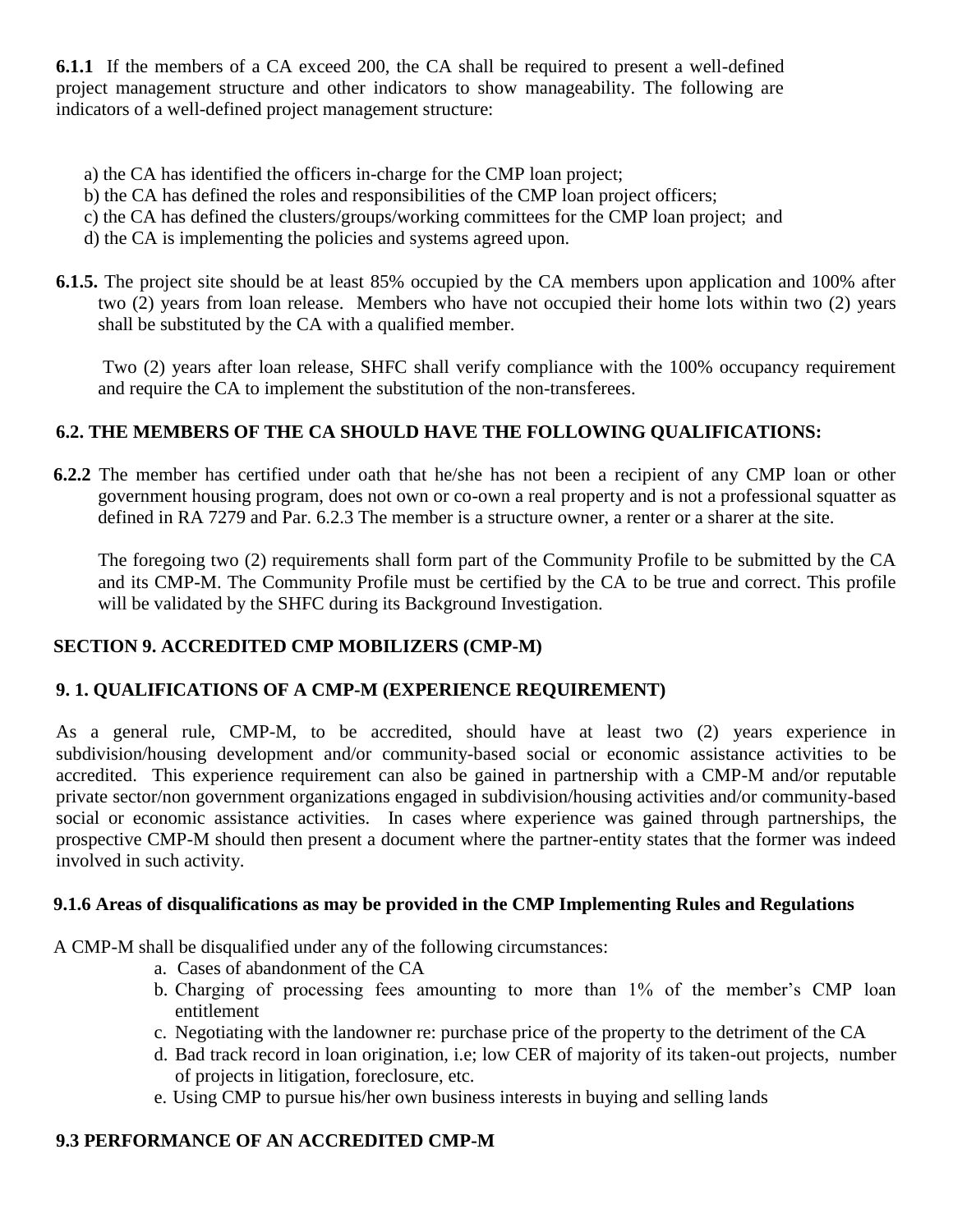## **PERFORMANCE EVALUATION OF CMP-M WHO FAILED THE COLLECTION EFFICIENCY REQUIREMENT**

As a general rule, CMP-Ms should maintain a CER of at least 80 percent. Failure to maintain this CER level will mean ineligibility to enroll new projects.

CMP-Ms with pending project applications whose CERs do not meet the 80 percent CER requirement but fall within the 70% to 79% CER range shall be assessed using other performance indicators. These other performance indicators are stated in 9.3.1 to 9.3.5 of these Guidelines. In evaluating the CMP-Ms, the following grading system will be followed:

| <b>Reference Unit</b> | <b>Performance Indicator</b>                                                                                                                                                                                                                                                | <b>Weights</b> |
|-----------------------|-----------------------------------------------------------------------------------------------------------------------------------------------------------------------------------------------------------------------------------------------------------------------------|----------------|
| A                     | CER of the CMP-M at that time of evaluation                                                                                                                                                                                                                                 | 60%            |
| B                     | Number of households who benefitted from the<br>CMP-Ms past projects whose loans have already<br>been released (9.3.5)<br>1500 HHs & up=10%; 1000-1499 HH= 6%; 600-<br>999 HH= 4%; 599 & below= 0%                                                                          | 10%            |
| C                     | Number of years of active involvement in the<br>program $(9.3.3)$<br>5 yrs & up=10%; 2-4 yrs=5%; 1 yr=1%; 0=0%                                                                                                                                                              | 10%            |
| D                     | Number of projects approved versus projects<br>enrolled (9.3.4)<br>80% of projects approved= 8%; 50% of projects<br>approved=6%; lower than 50% of projects<br>approved=2%; none=0%                                                                                         | 8%             |
| E                     | Regular conduct of election of CA officers. The<br>CMP-M's past projects, whose loans have already<br>been released, regularly observe the mandated<br>annual elections of CA officers (9.3.1)<br>election (per CA<br>Regular<br>by-laws)= $6\%$ ;<br>irregular=3%; none=0% | 6%             |
| F                     | of<br>Presence<br>CA-initiated<br>community<br>improvements project/s in the communities<br>organized by the CMP-M which have been<br>implemented within five years from loan release<br>(9.3.2)<br>2 or more CAs with projects=6%; 1 CA with<br>projects=3%; none=0%       | 6%             |

The passing rate shall be 80 percent.

## **SECTION 10. INSURANCE**

For the duration of the loan, there shall be a Mortgage Insurance on the lives of the principal borrowers as identified in the Master List of Members on a yearly renewable term basis.

The insurance premiums shall be included in the monthly amortizations of the members. An equivalent of one year Mortgage Insurance premium shall be required from the CA in the form of cash deposit prior to release of the loan proceeds.

## **SECTION 13.1 COLLECTION AND SERVICING OF THE CMP LOAN**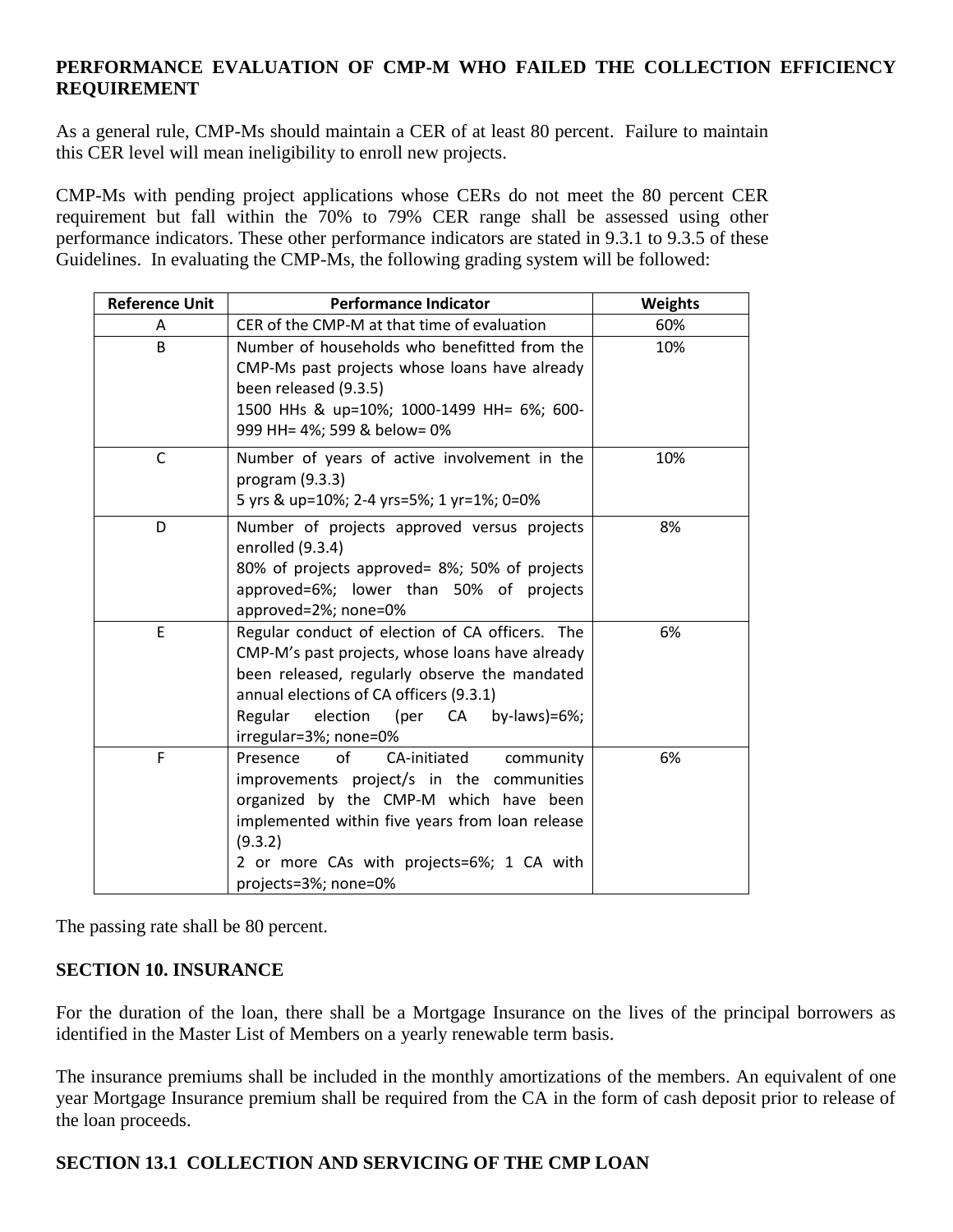As long as the community loan (CMP Loan) is not yet fully paid, the loan stays as a joint and solidary obligation of the CA and all its members. As such, the CA shall have the obligation to collect the shares of its members in the monthly amortization of the community loan. Payment of monthly amortizations shall be considered made by SHFC only upon actual remittance of the amount due as reflected in the records of SHFC.

**13.1.1** As manifestation of good faith on the part of the CA, a deposit equivalent to three (3) monthly amortizations shall be paid to SHFC prior to loan release. This deposit and its accrued interest income shall form part of the CA buffer fund that will be used to pay for the members' delinquency.

In order to maintain the 3-month amortization as buffer deposit for CA, any recourse to it resulting to depletion shall be required to be replenished.

# **SECTION 14. INDIVIDUALIZATION OF COMMUNITY TITLE**

**14.1.** SHFC reserves the right to initiate the individualization of the loan under the following circumstances:

- a. inability to resolve internal conflicts within the CA involving officers and members leading to collection delinquency; or
- b. the officers of the CA are already inactive in which case SHFC shall endeavor to coordinate with the Housing Land Use Regulatory Board for the conduct of new elections for the said CA; or
- c. the CMP property was foreclosed by SHFC but there are CA members who have fully paid their loans.

## **SECTION 15. SUBSTITUTION OF MEMBERS:**

Procedures for Substitution shall be as follows:

- a. In case a member fails to pay his/her share in the monthly amortization equivalent to at least three (3) months, the CA shall issue a demand letter to the defaulting member giving him/her at least fifteen (15) days within which to settle his/her obligations.
- b. The demand letter may be delivered personally or by registered mail with return card to the last known address of the member and shall contain at least the number of months in arrears, amount of arrearages including interests, penalties and surcharges (if any), and due date of settlement. In case the member fails to settle his/her obligations by the due date, the CA shall, by virtue of a Board Resolution, declare that the defaulting member shall be substituted.
- c. Any complaint made by the defaulting member to SHFC shall first be referred to their Community Mobilizer.
- d. In case a member decides to execute a voluntary waiver of rights to the allocated lot/property in favor of another member or to the CA, a notarized waiver to that effect shall be sufficient ground for the CA to likewise declare the said member to be eligible for substitution.
- e. In cases where the reason/s for substitution/s is due to the finding of guilt on the part of the member of violating Sec. 15.2.3 of the Approved Revised CMP Guidelines, the CA shall pass a Board Resolution for the substitution of the erring-member.